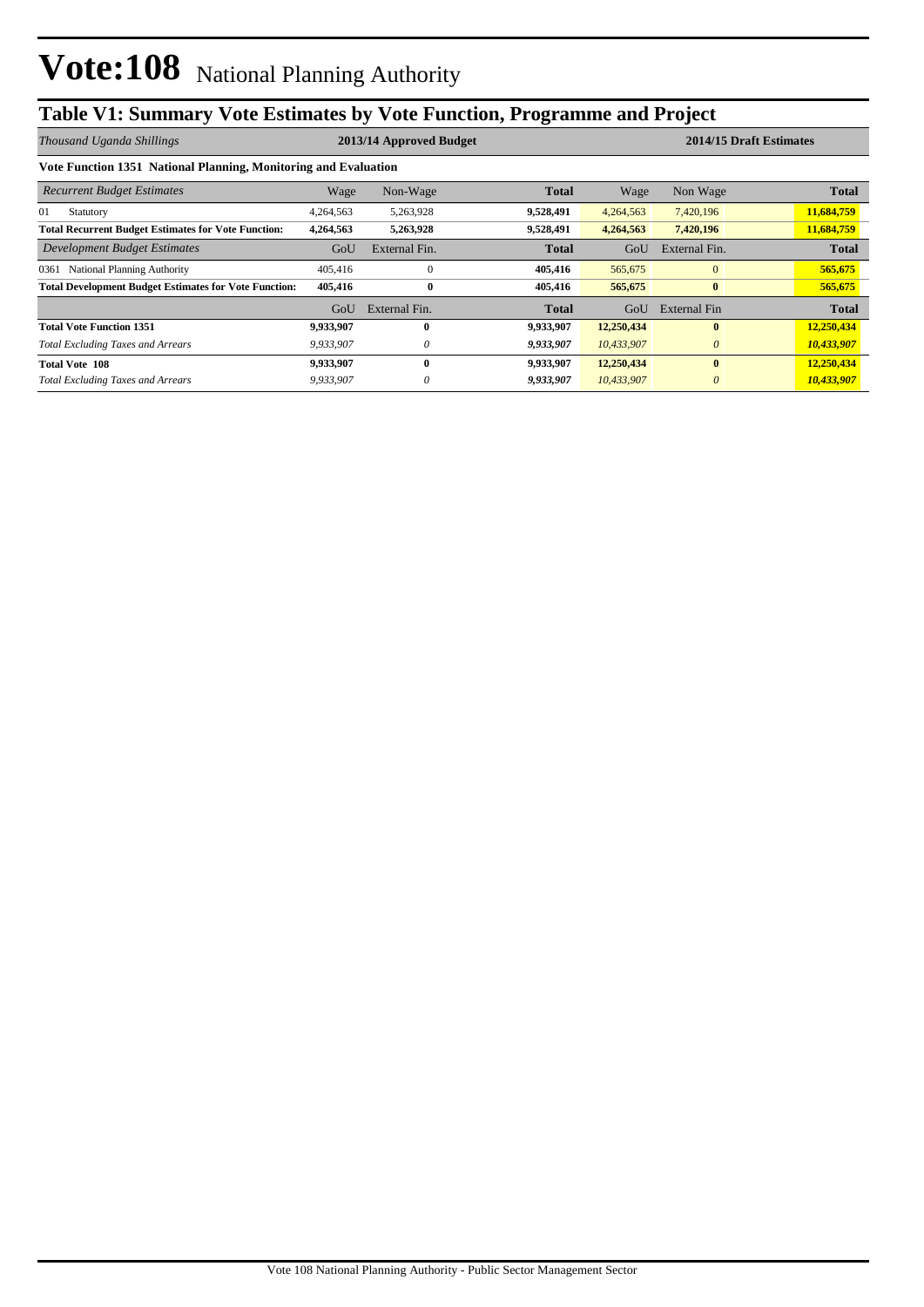# Vote: 108 National Planning Authority

## **Table V2: Summary Vote Estimates by Item**

| Thousand Uganda Shillings                                | 2013/14 Approved Budget |                       |              |              | 2014/15 Draft Estimates   |               |  |
|----------------------------------------------------------|-------------------------|-----------------------|--------------|--------------|---------------------------|---------------|--|
|                                                          |                         | GoU External Fin.     | <b>Total</b> |              | GoU External Fin.         | <b>Total</b>  |  |
| <b>Employees, Goods and Services (Outputs Provided)</b>  | 9,528,491               | 0                     | 9,528,491    | 10,028,491   | $\boldsymbol{\theta}$     | 10,028,491    |  |
| 211103 Allowances                                        | 403,560                 | $\boldsymbol{0}$      | 403,560      | 403,600      | $\mathbf{0}$              | 403,600       |  |
| 211104 Statutory salaries                                | 4,264,563               | $\boldsymbol{0}$      | 4,264,563    | 4,264,563    | $\mathbf{0}$              | 4,264,563     |  |
| 212101 Social Security Contributions                     | $\mathbf{0}$            | $\boldsymbol{0}$      | $\bf{0}$     | 503,930      | $\mathbf{0}$              | 503,930       |  |
| 212201 Social Security Contributions                     | 342,383                 | $\mathbf{0}$          | 342,383      | $\mathbf{0}$ | $\mathbf{0}$              | $\mathbf{0}$  |  |
| 213001 Medical expenses (To employees)                   | 112,000                 | 0                     | 112,000      | 317,840      | $\mathbf{0}$              | 317,840       |  |
| 213002 Incapacity, death benefits and funeral expenses   | 12,000                  | 0                     | 12,000       | 12,000       | $\mathbf{0}$              | <b>12,000</b> |  |
| 213004 Gratuity Expenses                                 | 1,128,486               | 0                     | 1,128,486    | 1,650,778    | $\mathbf{0}$              | 1,650,778     |  |
| 221001 Advertising and Public Relations                  | 101,000                 | 0                     | 101,000      | 70,810       | $\mathbf{0}$              | 70,810        |  |
| 221002 Workshops and Seminars                            | 420,000                 | $\boldsymbol{0}$      | 420,000      | 364,280      | $\mathbf{0}$              | 364,280       |  |
| 221003 Staff Training                                    | $\boldsymbol{0}$        | $\boldsymbol{0}$      | $\bf{0}$     | 49,000       | $\mathbf{0}$              | 49,000        |  |
| 221004 Recruitment Expenses                              | 3,600                   | $\boldsymbol{0}$      | 3,600        | 15,000       | $\mathbf{0}$              | 15,000        |  |
| 221005 Hire of Venue (chairs, projector, etc)            | 118,000                 | $\mathbf{0}$          | 118,000      | 115,000      | $\mathbf{0}$              | 115,000       |  |
| 221006 Commissions and related charges                   | 24,000                  | $\boldsymbol{0}$      | 24,000       | 11,000       | $\mathbf{0}$              | 11,000        |  |
| 221007 Books, Periodicals & Newspapers                   | 24,520                  | $\boldsymbol{0}$      | 24,520       | 21,100       | $\mathbf{0}$              | 21,100        |  |
| 221008 Computer supplies and Information Technology (IT) | 48,000                  | $\boldsymbol{0}$      | 48,000       | 68,000       | $\mathbf{0}$              | 68,000        |  |
| 221009 Welfare and Entertainment                         | 66,818                  | 0                     | 66,818       | 67,000       | $\bf{0}$                  | 67,000        |  |
| 221010 Special Meals and Drinks                          | 110,880                 | 0                     | 110,880      | 110,664      | $\mathbf{0}$              | 110,664       |  |
| 221011 Printing, Stationery, Photocopying and Binding    | 313,580                 | 0                     | 313,580      | 319,251      | $\mathbf{0}$              | 319,251       |  |
| 221012 Small Office Equipment                            | 22,800                  | $\boldsymbol{0}$      | 22,800       | 39,100       | $\mathbf{0}$              | 39,100        |  |
| 221016 IFMS Recurrent costs                              | $\mathbf{0}$            | $\boldsymbol{0}$      | $\bf{0}$     | 38,074       | $\mathbf{0}$              | 38,074        |  |
| 221017 Subscriptions                                     | $\mathbf{0}$            | $\mathbf{0}$          | $\bf{0}$     | 7,940        | $\mathbf{0}$              | 7,940         |  |
| 222001 Telecommunications                                | 96,000                  | 0                     | 96,000       | 94,624       | $\mathbf{0}$              | 94,624        |  |
| 222002 Postage and Courier                               | 1,200                   | $\mathbf{0}$          | 1,200        | 3,600        | $\mathbf{0}$              | 3,600         |  |
| 222003 Information and communications technology (ICT)   | 390,000                 | $\boldsymbol{0}$      | 390,000      | 233,325      | $\mathbf{0}$              | 233,325       |  |
| 223004 Guard and Security services                       | 24,000                  | $\boldsymbol{0}$      | 24,000       | 22,800       | $\mathbf{0}$              | 22,800        |  |
| 223005 Electricity                                       | 60,000                  | 0                     | 60,000       | 45,000       | $\mathbf{0}$              | 45,000        |  |
| 223006 Water                                             | 12,000                  | 0                     | 12,000       | 12,000       | $\mathbf{0}$              | 12,000        |  |
| 225001 Consultancy Services- Short term                  | 90,000                  | $\overline{0}$        | 90,000       | 90,000       | $\mathbf{0}$              | 90,000        |  |
| 226001 Insurances                                        | 1,500                   | 0                     | 1,500        | 30,000       | $\mathbf{0}$              | 30,000        |  |
| 227001 Travel inland                                     | 136,600                 | $\boldsymbol{0}$      | 136,600      | 160,990      | $\mathbf{0}$              | 160,990       |  |
| 227002 Travel abroad                                     | 150,000                 | $\boldsymbol{0}$      | 150,000      | 175,330      | $\mathbf{0}$              | 175,330       |  |
| 227004 Fuel, Lubricants and Oils                         | 525,000                 | $\boldsymbol{0}$      | 525,000      | 385,792      | $\mathbf{0}$              | 385,792       |  |
| 228001 Maintenance - Civil                               | 43,800                  | $\boldsymbol{0}$      | 43,800       | 75,000       | $\mathbf{0}$              | 75,000        |  |
| 228002 Maintenance - Vehicles                            | 470,600                 | $\boldsymbol{0}$      | 470,600      | 221,100      | $\mathbf{0}$              | 221,100       |  |
| 228004 Maintenance – Other                               | 11,600                  | $\boldsymbol{0}$      | 11,600       | 30,000       | $\bf{0}$                  | 30,000        |  |
| <b>Investment</b> (Capital Purchases)                    | 405,416                 | $\pmb{\theta}$        | 405,416      | 565,675      | $\boldsymbol{\theta}$     | 565,675       |  |
| 231004 Transport equipment                               | $\boldsymbol{0}$        | $\boldsymbol{0}$      | $\bf{0}$     | 405,416      | $\boldsymbol{0}$          | 405,416       |  |
| 231005 Machinery and equipment                           | 405,416                 | $\boldsymbol{0}$      | 405,416      | $\mathbf{0}$ | $\mathbf{0}$              |               |  |
| 312204 Taxes on Machinery, Furniture & Vehicles          | $\mathbf{0}$            | $\boldsymbol{0}$      | $\bf{0}$     | 160,259      | $\boldsymbol{0}$          | 160,259       |  |
| <b>Arrears</b>                                           | 0                       | $\pmb{\theta}$        | 0            | 1,656,268    | $\boldsymbol{\theta}$     | 1,656,268     |  |
| 321605 Domestic arrears (Budgeting)                      | $\mathbf{0}$            | $\boldsymbol{0}$      | $\bf{0}$     | 1,656,268    | $\bf{0}$                  | 1,656,268     |  |
| <b>Grand Total Vote 108</b>                              | 9,933,907               | $\bf{0}$              | 9,933,907    | 12,250,434   | $\bf{0}$                  | 12,250,434    |  |
| <b>Total Excluding Taxes and Arrears</b>                 | 9,933,907               | $\boldsymbol{\theta}$ | 9,933,907    | 10,433,907   | $\boldsymbol{\mathit{0}}$ | 10,433,907    |  |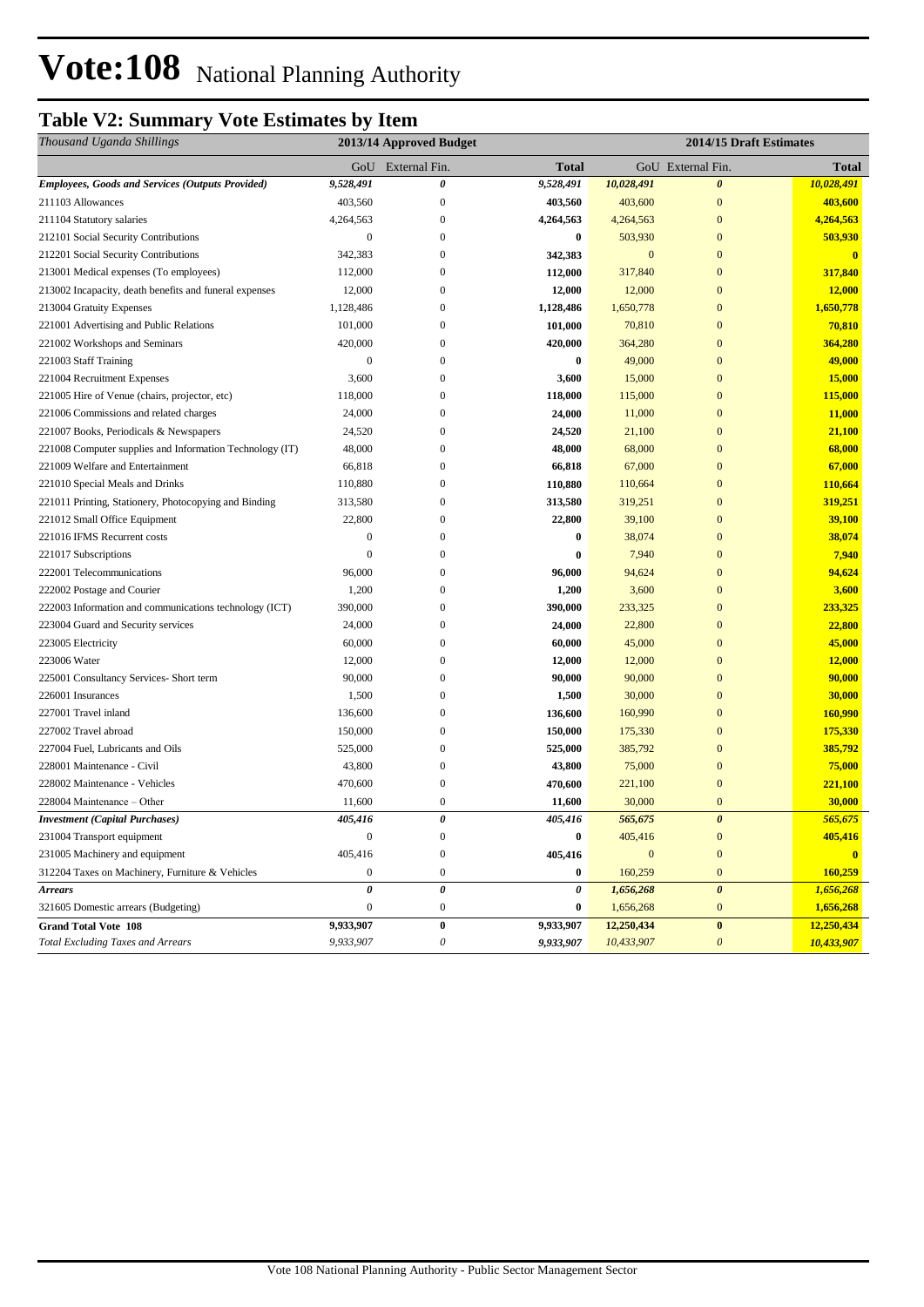# **Vote:108** National Planning Authority

## **Table V3: Detailed Estimates by Vote Function, Cost Centre, Output and Item**

#### *Vote Function 1351 National Planning, Monitoring and Evaluation*

#### *Recurrent Budget Estimates*

#### **Programme 01 Statutory**

| Thousand Uganda Shillings                                                               |                  | 2013/14 Approved Budget |              |                  |                  | 2014/15 Draft Estimates |
|-----------------------------------------------------------------------------------------|------------------|-------------------------|--------------|------------------|------------------|-------------------------|
| <b>Outputs Provided</b>                                                                 | Wage             | Non-Wage                | <b>Total</b> | Wage             | Non Wage         | <b>Total</b>            |
| Output:135101 Functional Planning Systems and Frameworks/Plans                          |                  |                         |              |                  |                  |                         |
| 211103 Allowances                                                                       | $\boldsymbol{0}$ | 177,234                 | 177,234      | $\mathbf{0}$     | 98,358           | 98,358                  |
| 211104 Statutory salaries                                                               | 754,897          | $\boldsymbol{0}$        | 754,897      | 1,259,940        | $\mathbf{0}$     | 1,259,940               |
| 212101 Social Security Contributions                                                    | $\boldsymbol{0}$ | $\mathbf{0}$            | $\bf{0}$     | $\bf{0}$         | 148,368          | 148,368                 |
| 212201 Social Security Contributions                                                    | $\boldsymbol{0}$ | 124,351                 | 124,351      | $\bf{0}$         | $\mathbf{0}$     | $\mathbf{0}$            |
| 213001 Medical expenses (To employees)                                                  | $\boldsymbol{0}$ | 42,960                  | 42,960       | $\bf{0}$         | 64,530           | 64,530                  |
| 213004 Gratuity Expenses                                                                | $\boldsymbol{0}$ | 471,627                 | 471,627      | $\bf{0}$         | 484,092          | 484,092                 |
| 221001 Advertising and Public Relations                                                 | $\boldsymbol{0}$ | 50,000                  | 50,000       | $\bf{0}$         | $\mathbf{0}$     | $\mathbf{0}$            |
| 221002 Workshops and Seminars                                                           | $\boldsymbol{0}$ | 300,000                 | 300,000      | $\mathbf{0}$     | 278,360          | 278,360                 |
| 221003 Staff Training                                                                   | $\boldsymbol{0}$ | $\mathbf{0}$            | $\bf{0}$     | $\bf{0}$         | 10,000           | 10,000                  |
| 221005 Hire of Venue (chairs, projector, etc)                                           | $\boldsymbol{0}$ | 50,000                  | 50,000       | $\mathbf{0}$     | $\mathbf{0}$     | $\mathbf{0}$            |
| 221007 Books, Periodicals & Newspapers                                                  | $\boldsymbol{0}$ | $\boldsymbol{0}$        | $\bf{0}$     | $\mathbf{0}$     | 5,544            | 5,544                   |
| 221008 Computer supplies and Information Tec                                            | $\mathbf{0}$     | $\mathbf{0}$            | $\bf{0}$     | $\mathbf{0}$     | 48,000           | 48,000                  |
| 221010 Special Meals and Drinks                                                         | $\boldsymbol{0}$ | 41,590                  | 41,590       | $\mathbf{0}$     | 33,264           | 33,264                  |
| 221011 Printing, Stationery, Photocopying and                                           | $\boldsymbol{0}$ | 152,240                 | 152,240      | $\mathbf{0}$     | 152,069          | 152,069                 |
| 221012 Small Office Equipment                                                           | $\boldsymbol{0}$ | $\mathbf{0}$            | $\bf{0}$     | $\bf{0}$         | 23,000           | 23,000                  |
| 222001 Telecommunications                                                               | $\boldsymbol{0}$ | 43,680                  | 43,680       | $\bf{0}$         | 7,264            | 7,264                   |
| 222003 Information and communications techn                                             | $\boldsymbol{0}$ | 200,000                 | 200,000      | $\mathbf{0}$     | $\mathbf{0}$     | $\overline{\mathbf{0}}$ |
| 225001 Consultancy Services- Short term                                                 | $\boldsymbol{0}$ | 30,000                  | 30,000       | $\mathbf{0}$     | 70,000           | 70,000                  |
| 227001 Travel inland                                                                    | $\boldsymbol{0}$ | 78,000                  | 78,000       | $\bf{0}$         | 67,160           | 67,160                  |
| 227002 Travel abroad                                                                    | $\boldsymbol{0}$ | 60,000                  | 60,000       | $\bf{0}$         | 31,380           | 31,380                  |
| 227004 Fuel, Lubricants and Oils                                                        | $\boldsymbol{0}$ | 233,600                 | 233,600      | $\mathbf{0}$     | 105,820          | 105,820                 |
| 228002 Maintenance - Vehicles                                                           | $\boldsymbol{0}$ | 154,240                 | 154,240      | $\mathbf{0}$     | 38,500           | 38,500                  |
| 228004 Maintenance - Other                                                              | $\mathbf{0}$     | $\mathbf{0}$            | $\bf{0}$     | $\mathbf{0}$     | 10,000           | 10,000                  |
| Total Cost of Output 135101:                                                            | 754,897          | 2,209,522               | 2,964,418    | 1,259,940        | 1,675,709        | 2,935,649               |
| Output:135102 Functional Think Tank                                                     |                  |                         |              |                  |                  |                         |
| 211103 Allowances                                                                       | $\boldsymbol{0}$ | 166,326                 | 166,326      | $\boldsymbol{0}$ | 101,200          | 101,200                 |
| 211104 Statutory salaries                                                               | 1,095,455        | $\boldsymbol{0}$        | 1,095,455    | 1,586,003        | $\mathbf{0}$     | 1,586,003               |
| 212101 Social Security Contributions                                                    | $\boldsymbol{0}$ | $\mathbf{0}$            | $\bf{0}$     | $\boldsymbol{0}$ | 199,056          | 199,056                 |
| 212201 Social Security Contributions                                                    | $\boldsymbol{0}$ | 67,565                  | 67,565       | $\mathbf{0}$     | $\mathbf{0}$     | $\mathbf{0}$            |
| 213001 Medical expenses (To employees)                                                  | $\boldsymbol{0}$ | 25,080                  | 25,080       | $\mathbf{0}$     | 147,435          | 147,435                 |
| 213004 Gratuity Expenses                                                                | $\boldsymbol{0}$ | 200,802                 | 200,802      | $\mathbf{0}$     | 597,168          | 597,168                 |
| 221001 Advertising and Public Relations                                                 | $\boldsymbol{0}$ | 30,000                  | 30,000       | $\mathbf{0}$     | $\mathbf{0}$     | $\mathbf{0}$            |
| 221002 Workshops and Seminars                                                           | $\boldsymbol{0}$ | 120,000                 | 120,000      | $\mathbf{0}$     | 30,000           | 30,000                  |
| 221003 Staff Training                                                                   | $\mathbf{0}$     | $\boldsymbol{0}$        | $\bf{0}$     | $\mathbf{0}$     | 25,000           | 25,000                  |
| 221005 Hire of Venue (chairs, projector, etc)                                           | $\boldsymbol{0}$ | 28,000                  | 28,000       | $\boldsymbol{0}$ | 75,000           | 75,000                  |
| 221007 Books, Periodicals & Newspapers                                                  | $\boldsymbol{0}$ | $\overline{0}$          | 0            | $\boldsymbol{0}$ | 9,320            | 9,320                   |
| 221008 Computer supplies and Information Tec                                            | $\boldsymbol{0}$ | $\mathbf{0}$            | $\bf{0}$     | $\boldsymbol{0}$ | 20,000           | 20,000                  |
| 221010 Special Meals and Drinks                                                         | $\boldsymbol{0}$ | 14,979                  | 14,979       | $\boldsymbol{0}$ | 36,960           | 36,960                  |
| 221011 Printing, Stationery, Photocopying and                                           | $\boldsymbol{0}$ | 101,500                 | 101,500      | $\boldsymbol{0}$ | 40,772           | 40,772                  |
| 221012 Small Office Equipment                                                           | $\boldsymbol{0}$ | $\mathbf{0}$            | $\bf{0}$     | $\boldsymbol{0}$ | 16,100           | 16,100                  |
| 222001 Telecommunications                                                               | $\boldsymbol{0}$ | 20,640                  | 20,640       | $\boldsymbol{0}$ | 45,120           | 45,120                  |
| 222003 Information and communications techn                                             | $\boldsymbol{0}$ | 190,000                 | 190,000      | $\boldsymbol{0}$ | $\boldsymbol{0}$ | $\mathbf{0}$            |
| 225001 Consultancy Services- Short term                                                 | $\boldsymbol{0}$ | 60,000                  | 60,000       | $\boldsymbol{0}$ | 20,000           | 20,000                  |
| 227001 Travel inland                                                                    | $\boldsymbol{0}$ | 32,000                  | 32,000       | $\boldsymbol{0}$ | 64,680           | 64,680                  |
| 227002 Travel abroad                                                                    | $\boldsymbol{0}$ | 60,000                  | 60,000       | $\boldsymbol{0}$ | 49,000           | 49,000                  |
| 227004 Fuel, Lubricants and Oils                                                        | $\boldsymbol{0}$ | 110,800                 | 110,800      | $\boldsymbol{0}$ | 159,444          | 159,444                 |
| 228002 Maintenance - Vehicles                                                           | $\boldsymbol{0}$ | 178,520                 | 178,520      | $\boldsymbol{0}$ | 64,000           | 64,000                  |
| Total Cost of Output 135102:                                                            | 1,095,455        | 1,406,213               | 2,501,668    | 1,586,003        | 1,700,255        | 3,286,258               |
| Output:135104 Coordination of Global, Regional and Cross- Sectoral national Initiatives |                  |                         |              |                  |                  |                         |
| 211103 Allowances                                                                       | $\boldsymbol{0}$ | $\boldsymbol{0}$        | $\pmb{0}$    | $\boldsymbol{0}$ | 95,500           | 95,500                  |
| 221002 Workshops and Seminars                                                           | $\boldsymbol{0}$ | $\boldsymbol{0}$        | $\bf{0}$     | $\boldsymbol{0}$ | 26,300           | 26,300                  |
| 221005 Hire of Venue (chairs, projector, etc)                                           | $\boldsymbol{0}$ | $\boldsymbol{0}$        | $\bf{0}$     | $\boldsymbol{0}$ | 15,000           | 15,000                  |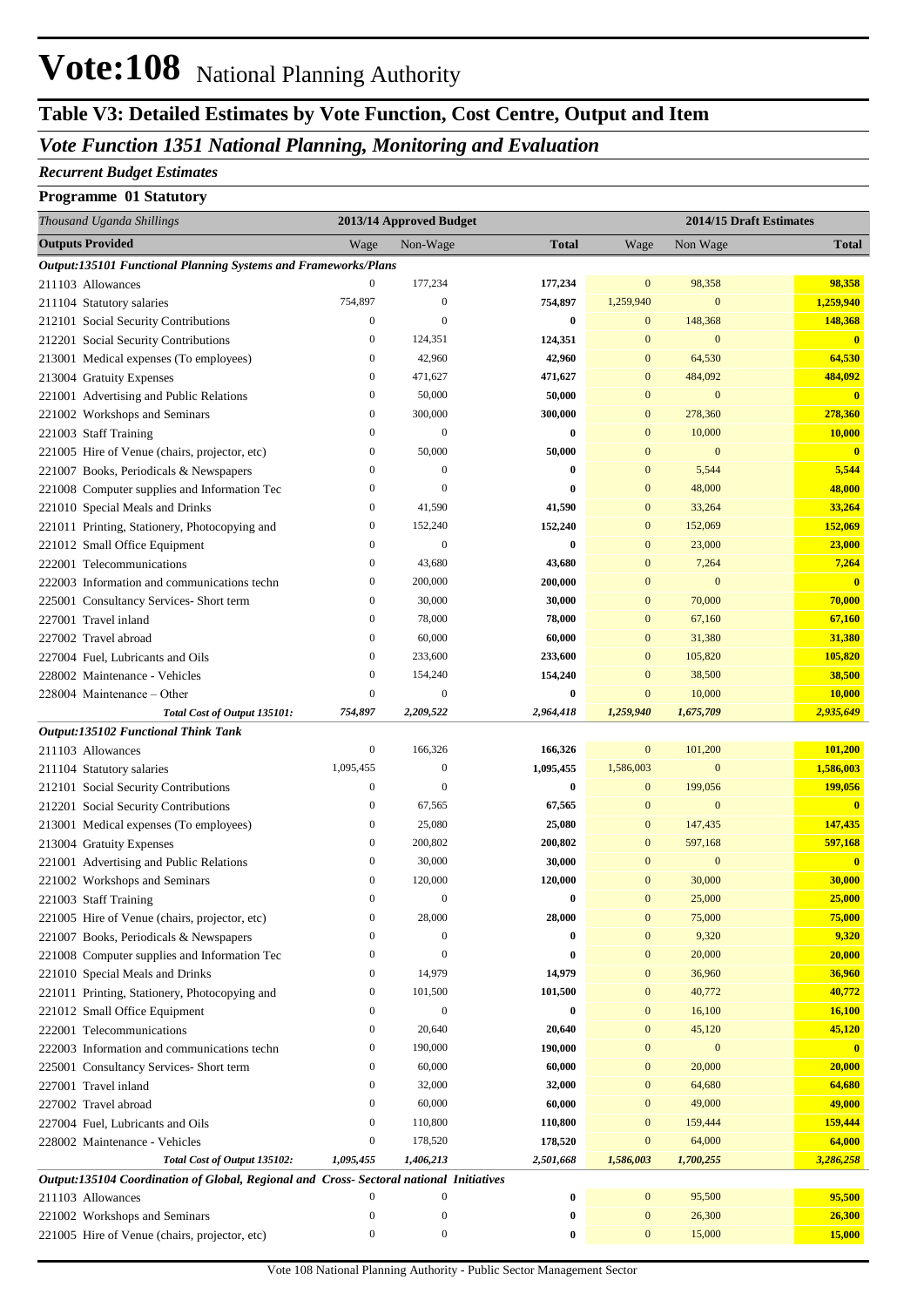# **Vote:108** National Planning Authority

### **Table V3: Detailed Estimates by Vote Function, Cost Centre, Output and Item**

### *Vote Function 1351 National Planning, Monitoring and Evaluation*

#### **Programme 01 Statutory**

| Thousand Uganda Shillings                                   | 2013/14 Approved Budget          |                   |                   | 2014/15 Draft Estimates      |                   |                         |
|-------------------------------------------------------------|----------------------------------|-------------------|-------------------|------------------------------|-------------------|-------------------------|
| <b>Outputs Provided</b>                                     | Wage                             | Non-Wage          | <b>Total</b>      | Wage                         | Non Wage          | <b>Total</b>            |
| 221010 Special Meals and Drinks                             | $\boldsymbol{0}$                 | $\boldsymbol{0}$  | $\bf{0}$          | $\mathbf{0}$                 | 5,000             | 5,000                   |
| 221011 Printing, Stationery, Photocopying and               | $\boldsymbol{0}$                 | $\mathbf{0}$      | $\bf{0}$          | $\mathbf{0}$                 | 2,000             | 2,000                   |
| 222001 Telecommunications                                   | $\bf{0}$                         | $\mathbf{0}$      | $\bf{0}$          | $\mathbf{0}$                 | 3,000             | 3,000                   |
| 227002 Travel abroad                                        | $\bf{0}$                         | $\theta$          | $\bf{0}$          | $\mathbf{0}$                 | 9,950             | 9,950                   |
| Total Cost of Output 135104:                                | 0                                | 0                 | 0                 | $\boldsymbol{\theta}$        | 156,750           | 156,750                 |
| Output:135105 Finance and Administrative Support Services   |                                  |                   |                   |                              |                   |                         |
| 211103 Allowances                                           | $\boldsymbol{0}$                 | 60,000            | 60,000            | $\mathbf{0}$                 | 108,543           | 108,543                 |
| 211104 Statutory salaries                                   | 2,414,212                        | $\mathbf{0}$      | 2,414,212         | 1,418,620                    | $\mathbf{0}$      | 1,418,620               |
| 212101 Social Security Contributions                        | $\boldsymbol{0}$                 | $\overline{0}$    | 0                 | $\mathbf{0}$                 | 156,506           | 156,506                 |
| 212201 Social Security Contributions                        | $\bf{0}$                         | 150,468           | 150,468           | $\bf{0}$                     | $\mathbf{0}$      | $\mathbf{0}$            |
| 213001 Medical expenses (To employees)                      | $\bf{0}$                         | 43,960            | 43,960            | $\mathbf{0}$                 | 105,875           | 105,875                 |
| 213002 Incapacity, death benefits and funeral e             | $\bf{0}$                         | 12,000            | 12,000            | $\mathbf{0}$                 | 12,000            | 12,000                  |
| 213004 Gratuity Expenses                                    | $\boldsymbol{0}$                 | 456,057           | 456,057           | $\mathbf{0}$                 | 569,518           | 569,518                 |
| 221001 Advertising and Public Relations                     | $\bf{0}$                         | 21,000            | 21,000            | $\mathbf{0}$                 | 70,810            | 70,810                  |
| 221002 Workshops and Seminars                               | $\bf{0}$                         | $\boldsymbol{0}$  | $\bf{0}$          | $\mathbf{0}$                 | 29,620            | 29,620                  |
| 221003 Staff Training                                       | $\bf{0}$                         | $\theta$          | $\bf{0}$          | $\mathbf{0}$                 | 14,000            | <b>14,000</b>           |
| 221004 Recruitment Expenses                                 | $\boldsymbol{0}$                 | 3,600             | 3,600             | $\mathbf{0}$                 | 15,000            | 15,000                  |
| 221005 Hire of Venue (chairs, projector, etc)               | $\bf{0}$                         | 40,000            | 40,000            | $\mathbf{0}$                 | 25,000            | 25,000                  |
| 221006 Commissions and related charges                      | $\bf{0}$                         | 24,000            | 24,000            | $\mathbf{0}$                 | 11,000            | 11,000                  |
| 221007 Books, Periodicals & Newspapers                      | $\bf{0}$                         | 24,520            | 24,520            | $\mathbf{0}$                 | 6,235             | 6,235                   |
| 221008 Computer supplies and Information Tec                | $\bf{0}$                         | 48,000            | 48,000            | $\bf{0}$                     | $\mathbf{0}$      | $\overline{\mathbf{0}}$ |
| 221009 Welfare and Entertainment                            | $\bf{0}$                         | 66,818            | 66,818            | $\mathbf{0}$                 | 67,000            | 67,000                  |
| 221010 Special Meals and Drinks                             | $\bf{0}$                         | 54,310            | 54,310            | $\mathbf{0}$                 | 35,440            | 35,440                  |
| 221011 Printing, Stationery, Photocopying and               | $\bf{0}$                         | 59,840            | 59,840            | $\mathbf{0}$                 | 124,410           | 124,410                 |
| 221012 Small Office Equipment                               | $\bf{0}$                         | 22,800            | 22,800            | $\bf{0}$                     | $\mathbf{0}$      | $\overline{\mathbf{0}}$ |
| 221016 IFMS Recurrent costs                                 | $\boldsymbol{0}$                 | $\boldsymbol{0}$  | $\bf{0}$          | $\mathbf{0}$                 | 38,074            | 38,074                  |
| 221017 Subscriptions                                        | $\bf{0}$                         | $\theta$          | $\bf{0}$          | $\mathbf{0}$                 | 7,940             | 7,940                   |
| 222001 Telecommunications                                   | $\boldsymbol{0}$                 | 31,680            | 31,680            | $\mathbf{0}$                 | 39,240            | 39,240                  |
| 222002 Postage and Courier                                  | $\bf{0}$                         | 1,200             | 1,200             | $\mathbf{0}$                 | 3,600             | 3,600                   |
| 222003 Information and communications techn                 | $\bf{0}$                         | $\boldsymbol{0}$  | $\bf{0}$          | $\mathbf{0}$                 | 233,325           | 233,325                 |
| 223004 Guard and Security services                          | $\bf{0}$                         | 24,000            | 24,000            | $\mathbf{0}$                 | 22,800            | 22,800                  |
| 223005 Electricity                                          | $\bf{0}$                         | 60,000            | 60,000            | $\bf{0}$                     | 45,000            | 45,000                  |
| 223006 Water                                                | $\mathbf{0}$                     | 12,000            | 12,000            | $\overline{0}$               | 12,000            | 12,000                  |
| 226001 Insurances                                           | $\boldsymbol{0}$                 | 1,500             | 1,500             | $\mathbf{0}$                 | 30,000            | 30,000                  |
| 227001 Travel inland                                        | $\mathbf{0}$<br>$\boldsymbol{0}$ | 26,600            | 26,600            | $\mathbf{0}$<br>$\mathbf{0}$ | 29,150            | 29,150<br>85,000        |
| 227002 Travel abroad                                        | $\mathbf{0}$                     | 30,000<br>180,600 | 30,000<br>180,600 | $\bf{0}$                     | 85,000<br>120,528 | 120,528                 |
| 227004 Fuel, Lubricants and Oils                            | $\boldsymbol{0}$                 | 43,800            | 43,800            | $\bf{0}$                     | 75,000            | 75,000                  |
| 228001 Maintenance - Civil<br>228002 Maintenance - Vehicles | $\bf{0}$                         | 137,840           | 137,840           | $\bf{0}$                     | 118,600           | 118,600                 |
| 228004 Maintenance - Other                                  | $\boldsymbol{0}$                 | 11,600            | 11,600            | $\mathbf{0}$                 | 20,000            | 20,000                  |
| Total Cost of Output 135105:                                | 2,414,212                        | 1,648,193         | 4,062,405         | 1,418,620                    | 2,231,214         | 3,649,834               |
| <b>Total Cost of Outputs Provided</b>                       | 4,264,563                        | 5,263,928         | 9,528,491         | 4,264,563                    | 5,763,928         | 10,028,491              |
| <b>Arrears</b>                                              | Wage                             | Non-Wage          | <b>Total</b>      | Wage                         | Non Wage          | <b>Total</b>            |
| Output:135199 Arrears                                       |                                  |                   |                   |                              |                   |                         |
| 321605 Domestic arrears (Budgeting)                         | $\boldsymbol{0}$                 | $\boldsymbol{0}$  | $\bf{0}$          | $\mathbf{0}$                 | 1,656,268         | 1,656,268               |
| Total Cost of Output 135199:                                | 0                                | 0                 | 0                 | 0                            | 1,656,268         | 1,656,268               |
| <b>Total Cost of Arrears</b>                                | $\bf{0}$                         | $\bf{0}$          | $\bf{0}$          | $\bf{0}$                     | 1,656,268         | 1,656,268               |
| <b>Total Programme 01</b>                                   | 4,264,563                        | 5,263,928         | 9,528,491         | 4,264,563                    | 7,420,196         | 11,684,759              |
| <b>Total Excluding Arrears</b>                              | 4,264,563                        | 5,263,928         | 9,528,491         | 4,264,563                    | 5,763,928         | 10,028,491              |
| <b>Development Budget Estimates</b>                         |                                  |                   |                   |                              |                   |                         |

#### **Project 0361 National Planning Authority** *Thousand Uganda Shillings* **2013/14 Approved Budget 2014/15 Draft Estimates Capital Purchases** GoU External Fin. **Total** GoU External Fin. **Total** *Output:135175 Purchase of Motor Vehicles and Other Transport Equipment*

Vote 108 National Planning Authority - Public Sector Management Sector